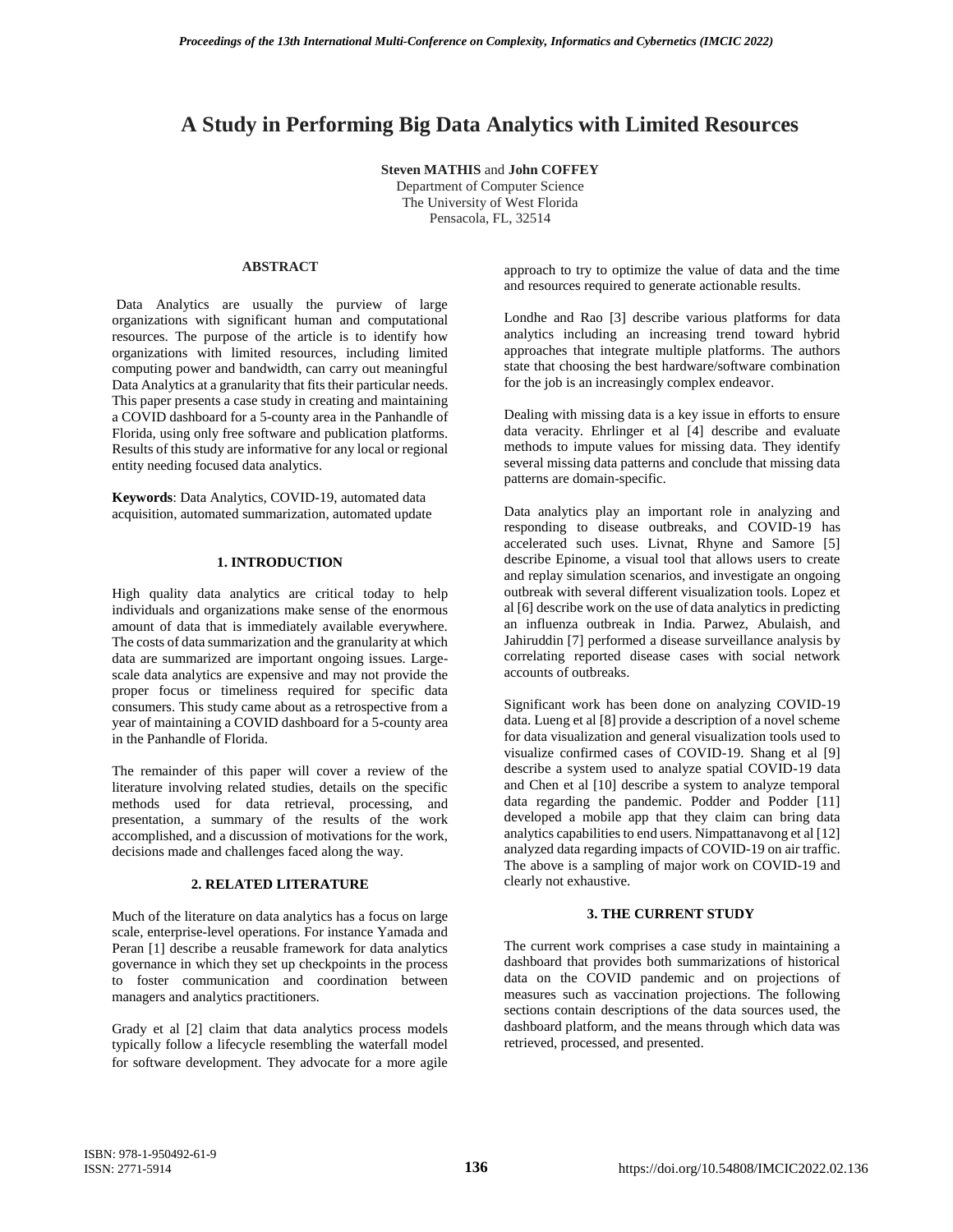## Cases by Age Group:



**Figure 1. An example graphic presented in the dashboard.**

#### **3.1 Data Sources**

Originally, data came from the Florida Department of Health (FL DOH) COVID19 Case Line database web site. Data in that repository was filtered by date and county, and by selecting desired output columns. Output of this process was a csv file that was imported into an Excel workbook. The pivot tables in the workbook updated from source data updates. Seven-day average calculations were based on those pivot tables, and the charts based on that data.

#### **3.2 Platform**

This study used Google Sheets and Google Apps Scripts for the back-end data retrieval, data processing, and chart creation, and Github Pages to display the front-end dashboard. All of these services are free but have some limitations. Google Sheets has a 5 million cell limit for a workbook, and Google Apps Script had a 300s time limit for a script to run. Neither of these were a problem given the 5 county scope of the study, but both limits would be exceeded in a state-wide study.

#### **3.3 Data Retrieval**

Data was retrieved directly from the FL DOH COVID19 Case Line database. The Google Apps Script used the current date to craft a query to the database that would request the desired columns, date range, and counties. The desired columns were: County, Age, Age Group, Hospitalized, Died, and EventDate. The FL DOH site responded with 2,000 results at a time in JSON format,

which included a flag that indicated there were more results available. Checking flag state allowed multiple loads to automate retrieval of the entire dataset in a single operation. A Google Apps Script paged through the responses and assembled them into a JSON object which was passed to an ImportJSON function [16]. That function updated a "Download" sheet in the Google Sheets workbook.

#### **3.4 Data Processing**

The main "Data" sheet in the workbook was a mirror of the six columns in the "Download" sheet, with two additional columns. From the "Data" sheet, additional sheets were used to host pivot tables created from the "Data" sheet for each desired dimension and measure combination (e.g. "Cases by County"), as well as to perform additional processing of the pivot table data. The created pivot tables provided counts of the desired measure (cases, hospitalization, or deaths) by date on each row, and either County or Age Group dimensions along each column.

Additional processing occurred to ensure there were no missing dates which could occur if there were zero occurrences of a chosen measure (such as Hospitalizations or Deaths) on a date in the date range of the pivot table. Missing dates were inserted into the date range with zero counts. At the time of the study, Google Sheets pivot tables did not natively support a "running average" calculation, so additional columns were used to calculate that measure for each pivot table date and dimension.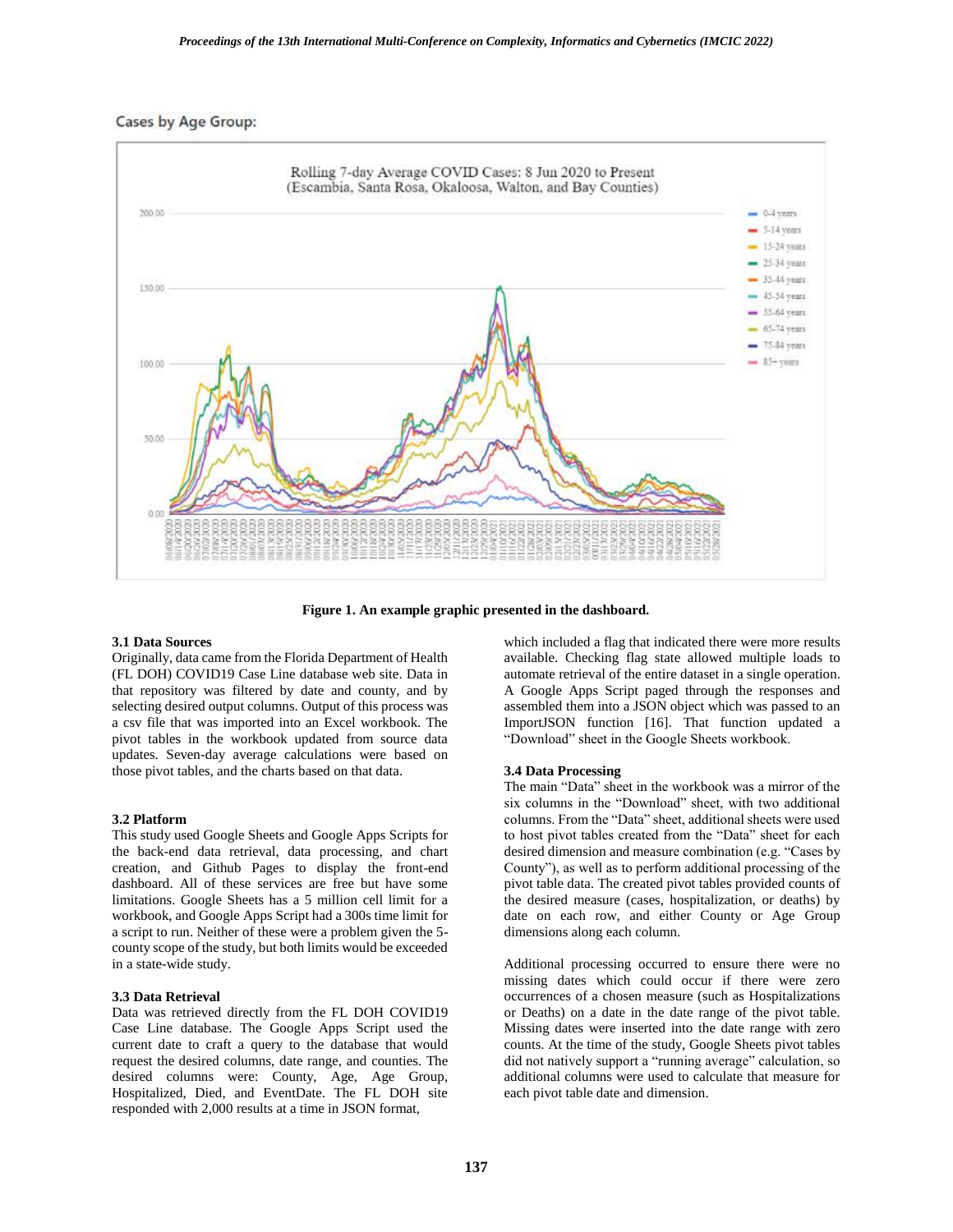## **3.5 Presentation**

:

The dashboard itself was hosted using Github Pages. Because the focus of the study was on the automated acquisition and processing of the data, a simple front-end was desirable. Thus the Github Page was made to link to the shared iframes of the charts that were created and updated in Google Sheets.

As charts in the Google Sheet changed, the dashboard reflected the change the next time the page loaded. Because of the amount of data the dashboard presented, loading times could approach 30 seconds, so a simple "Page is loading" dialogue was added. Figure 1 contains an example view of a typical dashboard graphic [17].

## **4. RESULTS**

During this study, the amount of raw data for the 5-county local area increased from 1,563 rows in June 2020 to 102,718 rows in June, 2021. Data were checked hourly using a Google Apps Script, and when changes occurred, the Google Sheet updated. That update typically occurred between 1-3pm US Central Time. After solving a "cascading dependency" issue where the pivot tables and charts would attempt to update during the data refresh, the update typically completed in 60 to 80 seconds.

The raw data were then summarized using pivot tables with dimensions of date, age group, school age group, and county, and measures of cases, hospitalizations, and deaths. The pivot tables provided a sum of the measure count for each day.

## **5. DISCUSSION**

Two significant problems gave impetus to this work. One problem was that official reporting channels often presented data in a manner that lacked context, and that seemed to focus on alarming interpretations of the data. For example, on August 18, 2020 a local news site [18] published an article with the headline "Panhandle listed as hotspot by CDC, record deaths reported in Okaloosa County".

Both of those statements were factually correct, but ignored the fact that the referenced CDC report was for 1 June-15 July (a month prior), and that "both case counts and positivity rates for COVID-19 have shown a downward trend during most of this past two-week period" [18].

As seen in Figure 2, the dashboard created in the current study presented charts from that same date that conveyed the current state of the pandemic in an easier-to-understand context, and showed that local area cases had already decreased substantially from their July peaks.

A second problem was the need to report the state of pandemic at lower levels than those of the nation or state. That was especially true in a state like Florida, with a variety of population densities and demographics. The charts were selected to give a snapshot view of how the pandemic was progressing in the local area. The current work has been ongoing since August 2020 with the publication of weekly snapshots of COVID data for a 5-county local area on a Facebook page.



Rolling 7-day Average COVID Cases: 8 Jun 2020 to Present (Escambia, Santa Rosa, Okaloosa, Walton, and Bay Counties)

**Figure 2. A more nuanced depiction of case trends in the dashboard.**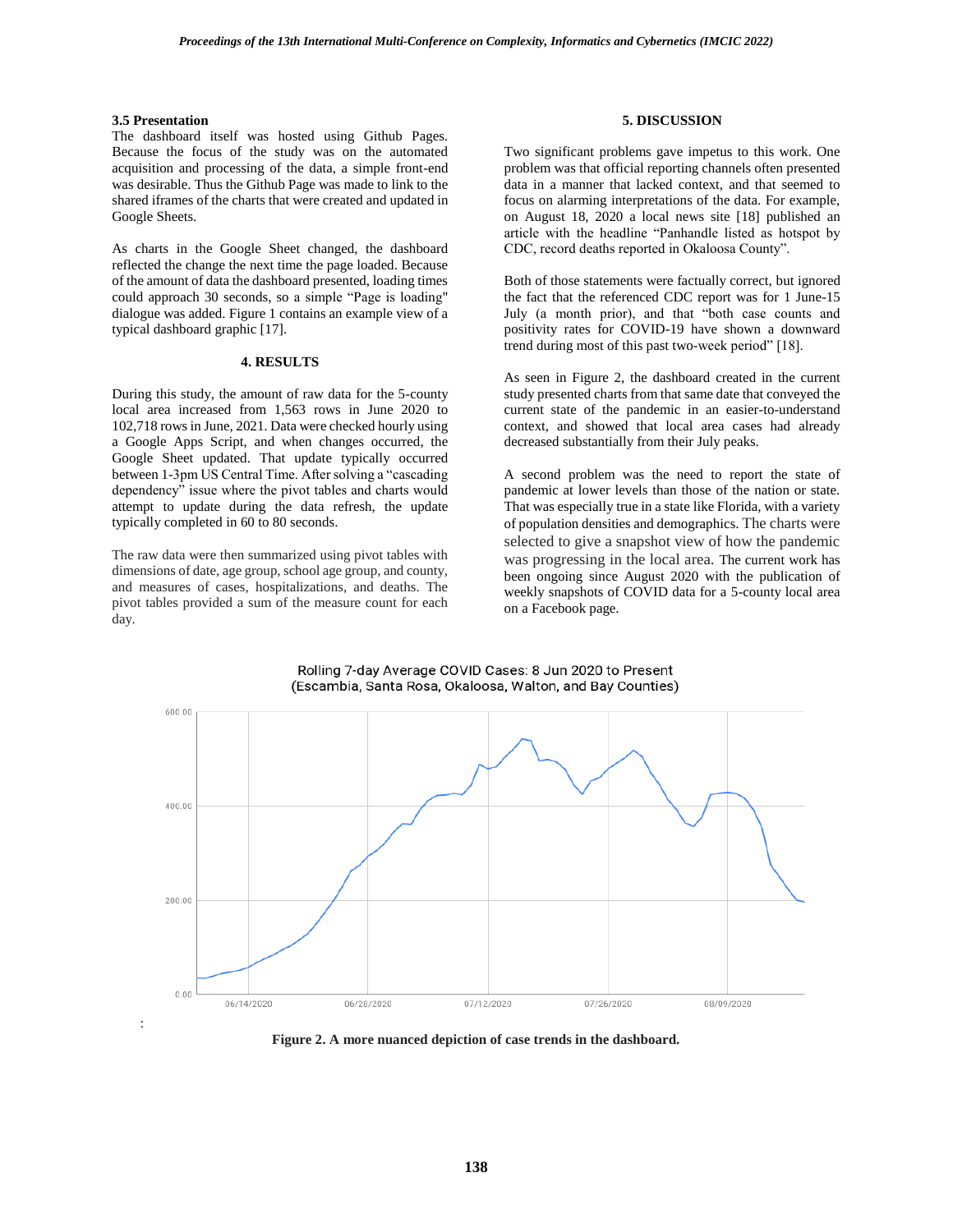Cases for Escambia, Okaloosa, Santa Rosa from 2021-01-28 to 2021-04-28 Age Groups: 15-24, 25-34, 35-44



**Figure 3. A Custom Chart created in a later phase of the study.**

With the success of the initial 5 county dashboard, the decision was made to extend the dashboard to include the entire state of Florida. A custom chart Google Form was implemented, which drove a separate Google Sheet/Google Apps Script instance to get the data, create the chart, and email it to the requester. A sample result from that effort is illustrated in Figure 3:

Summarizing state-wide data presented a very different challenge. Given the 5 million cell limit for a Google Sheets workbook, the limit for the current dashboard was around 620,000 cases. That limit is based on 8 columns of data in the main "Data" sheet, with some cells reserved for the pivot tables and 7-day average formulas in the rest of the workbook.

As of 9 Jul 2021, the state of FL had reported 2,361,360 cases [19] so to expand the dashboard statewide another solution was needed. Microsoft Excel, OSX Numbers, and OpenOffice Calc all have 1 million row limits. Gnumeric has a 16 million row limit, but lacks support for pivot tables or SQL queries against the dataset, both of which Google Sheets supports. The statewide dataset was imported into Gnumeric, but that solution was unusable (very slow to respond) on two commodity computers with 16 and 48 GB of RAM.

Tableau Public was tested as a means to implement both custom charts and to process the statewide dataset, and afforded immediate success. The Tableau Public project is easily shareable, so users could filter by date range, county, age group and measure in any combination. Tableau Public offered both the scalability to a statewide (or national) data set as well as the ability for users to customize charts.

A final lesson learned was from something the project did not implement but should have: a daily backup schedule for both the raw data and the charts as presented on the dashboard. Backups would have allowed retrospective looks at when fields in the data had changed. One use of that information would have been to develop a rule stating when it would be reasonable to no longer refresh records. It would also have allowed the inherent delays present when working with large datasets to be noted. That would have allowed the dashboard to do a better job of presenting the time elapsed between cases rising, and hospitalizations and then deaths rising.

## **6. CONCLUSIONS**

This work supports the claim that creating and sustaining a dashboard summarization of large datasets can be achieved with low cost and open source tools. The current work illustrates the fact that issues of scope and scale loom large in such work. Properly focused, relatively small scale data analytics projects might quickly find great utility as smaller organizations try to make sense of relevant internal or external data. Such systems readily become susceptible to "mission creep" and the need to handle larger, changing datasets. However, tools that work well for smaller datasets might not scale, necessitating hard decisions regarding migrations and potential changes to or loss of existing features. Separately, if the data being summarized is external to the organization as is most likely to be the case in work similar to that described here, data analysts are at the mercy of the data publishing organization. Despite these potential difficulties, right-sizing smaller-scale data analytics initiatives holds great potential to lend great value to small organizations.